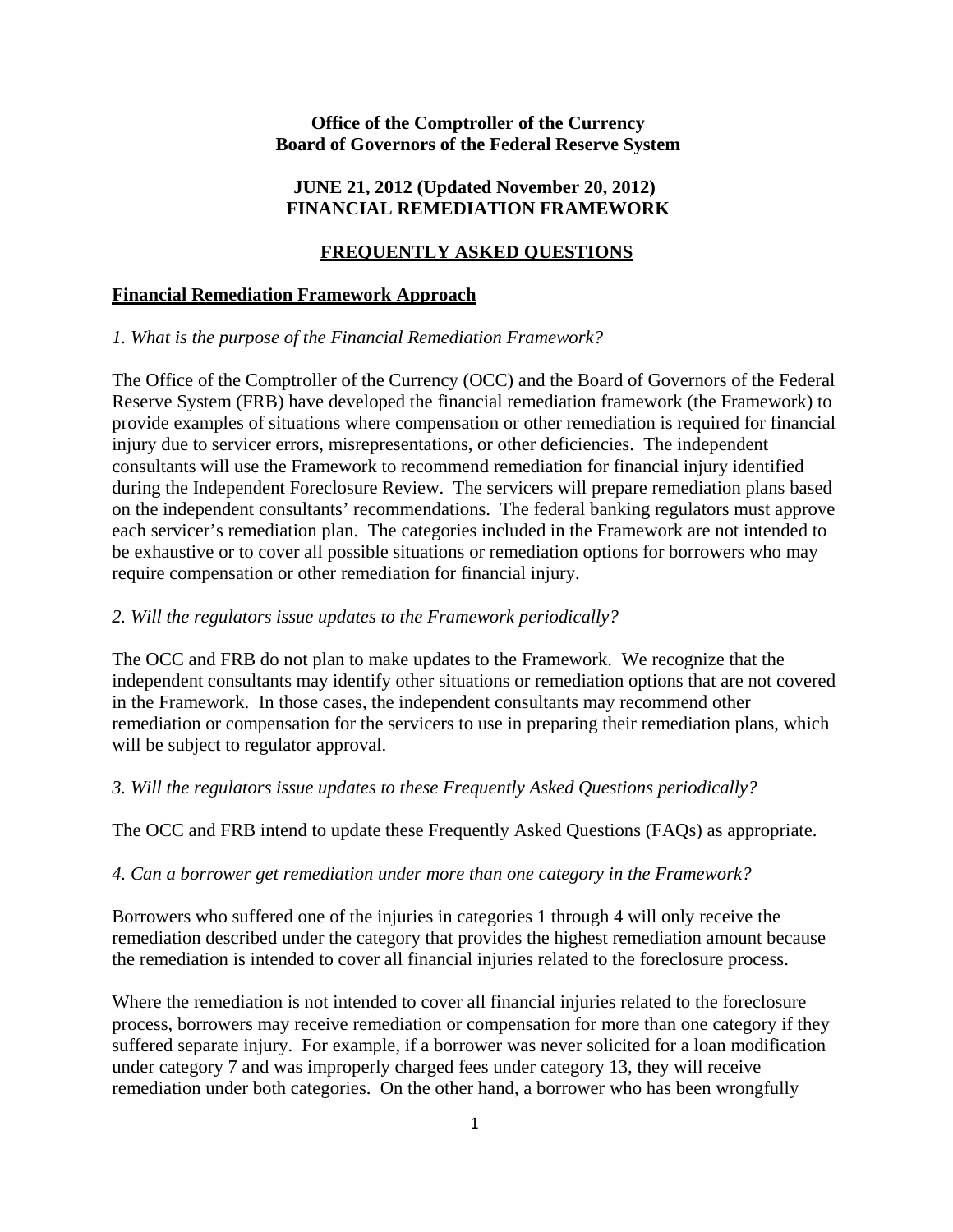denied a loan modification under category 5 will not receive \$500 for a credit reporting error under category 13 because that is already covered under category 5.

## *5. If the Framework is supposed to address direct financial injury, why does it include a number of fixed dollar payments?*

The fixed dollar payments approximate an amount of direct financial injury that borrowers may have suffered as a result of a specific error. The regulators believe that payments of designated amounts for particular types of injury will avoid the need for borrowers to provide proof of the amount of the injury suffered and will avoid the delay and expense associated with an examination of the particular circumstances involved in each borrower's case. The fixed dollar payments may over compensate borrowers for the harm they suffered in some cases. Nonetheless, there may be some cases where a borrower believes that additional compensation is warranted. In those cases, borrowers may pursue other available legal remedies.

## *6. What if the Independent Foreclosure Review finds that the servicer made an error relating to a borrower's loan, but the borrower did not suffer any financial injury as a result of the error? Will they receive remediation?*

If the borrower did not suffer any financial injury as a result of a servicer's error relating to the borrower's loan, the borrower will not get any remediation under the Independent Foreclosure Review. However, the servicer will have to correct any errors identified by the Independent Foreclosure Review process.

## *7. Are the remediation amounts listed in the Framework fixed, or may an independent consultant recommend a different amount or form of remedy?*

The Financial Injury Framework requires fixed dollar payments for most injury categories. These fixed dollar payments approximate an amount of direct financial injury that borrowers may have suffered as a result of a specific error. The regulators believe that payments of designated amounts for particular types of injury will avoid the need for borrowers to provide proof of the amount of the injury suffered and will avoid the delay and expense associated with an examination of the particular circumstances involved in each borrower's case. The fixed dollar payments may under or over compensate borrowers for the harm they suffered in some cases, but will allow for a consistent remedy across servicers. In unique situations, and for those categories of the framework where remediation is to be determined on a case-by-case basis, the independent consultants have flexibility to recommend a remedy tailored to the individual borrower's facts and circumstances. The regulators expect that variances from the Framework will be very infrequent.

### **Remediation for Violations of the Servicemembers Civil Relief Act (SCRA)**

### *8. Are interest rate injuries related to SCRA covered under category 1?*

No. Interest rate related actions that violate the SCRA are covered under category 13. Only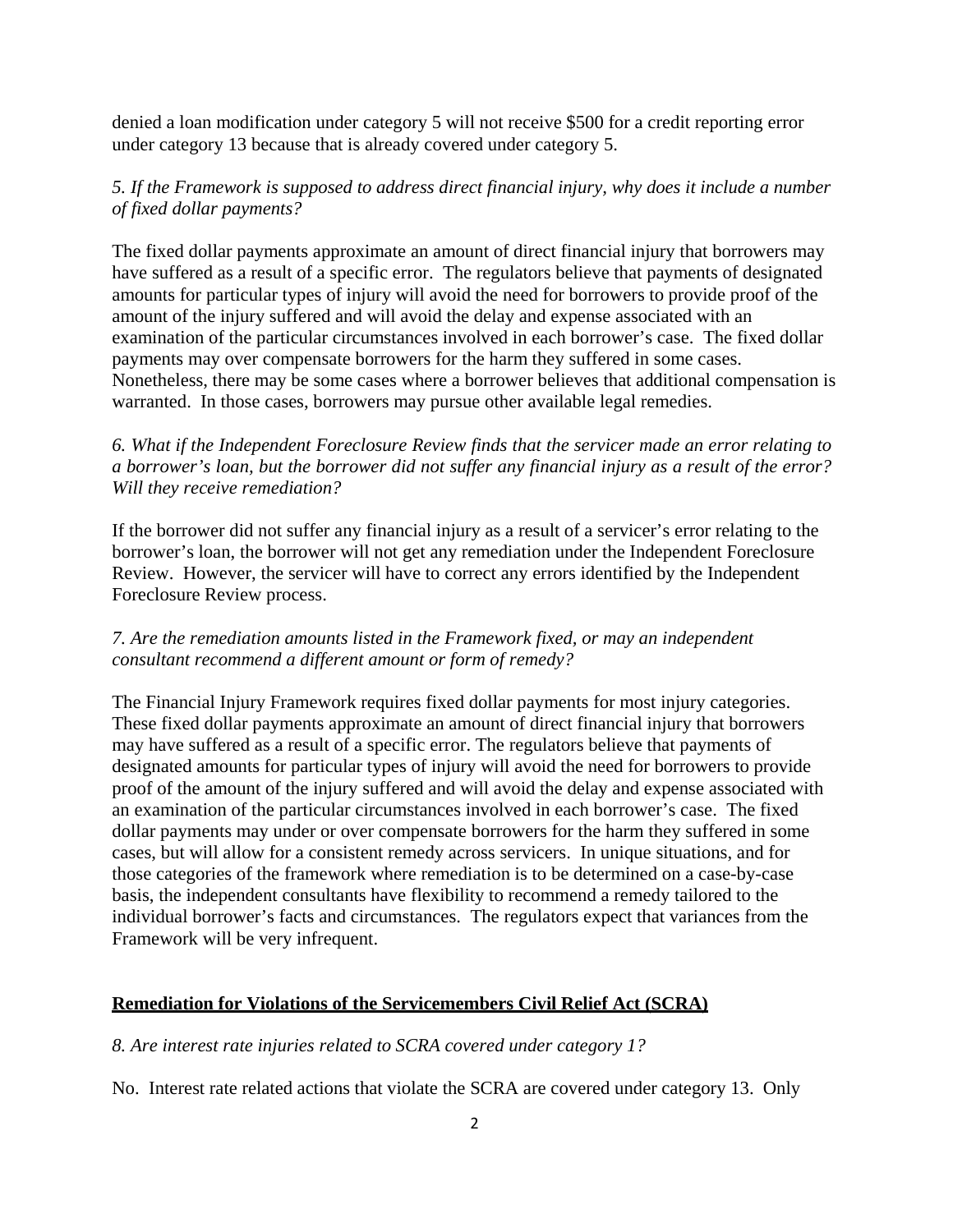foreclosure related actions that violate the SCRA are covered under category 1.

# *9. For SCRA interest rate related violations, how will a correction to the servicer's record for excess interest accrued in error to a borrower's account be calculated?*

Where the servicer has not reduced the interest rate as requested by the borrower in violation of the SCRA addressed by category 13, interest will be calculated from the date the servicemember was called to military service through the earlier of the remediation date or one year after military service ended.

## **Definition of "Borrower Not in Default" under the Framework**

## *10. What is meant by "Borrower Not in Default" for category 2?*

Under category 2 in the Framework, the terms of the borrower's original mortgage or permanent loan modification agreement will determine whether or not the borrower is considered to be in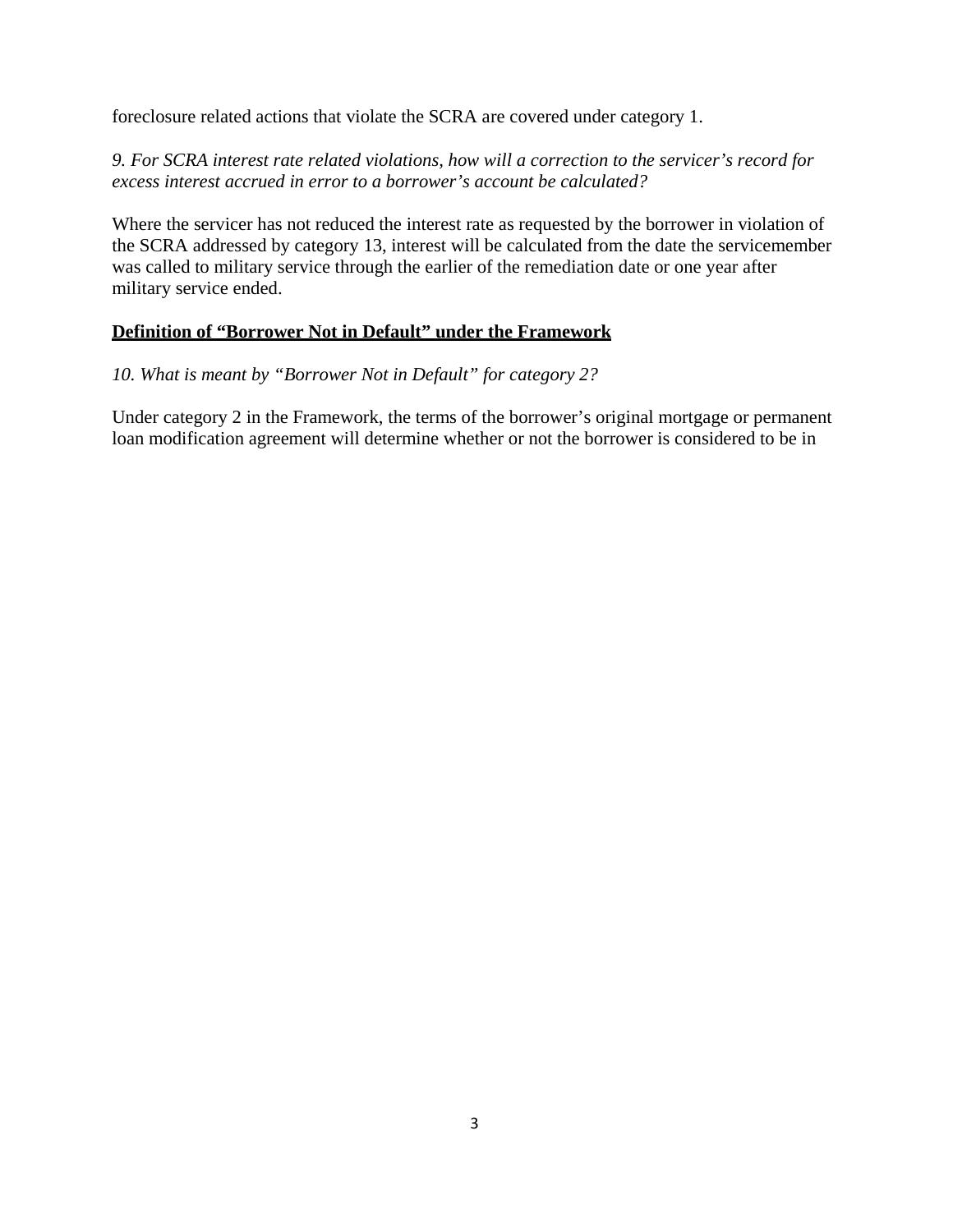default. Generally, a borrower who is current on all required payments is not considered to be in default.

## **Loss Mitigation Programs**

## *11. What is a "loss mitigation program"?*

Loss mitigation programs are programs intended to assist the borrower in avoiding foreclosure or otherwise minimize financial losses that occur as a result of foreclosure. In addition to loan modifications, loss mitigation programs refer to such things as cash-for-keys programs, deeds-inlieu of foreclosure, payment plans, short sales, or loan forbearance agreements.

*12. How will injuries related to loss mitigation programs such as cash-for-keys programs, deedsin-lieu of foreclosure or short sales be addressed under the Framework?*

These injuries will be addressed under category 13 of the Framework.

## *13. What is a written trial-period plan under category 3?*

To be covered under category 3 in the Framework, the servicer must have communicated to the borrower a written trial-period plan that would entitle the borrower, upon full satisfaction of all of the required elements of the written agreement (including submitting all documentation requested and meeting all underwriting qualifications specified), to have their loan converted into a permanent loan modification, such that the borrower would no longer be in default status upon execution of the permanent loan modification.

### *14. What is a forbearance plan? What forbearance plans are covered under category 4?*

A forbearance plan is typically an agreement by the servicer to postpone, reduce, or suspend payments due on a loan for a specified period of time. These agreements are usually intended to provide the borrower time to resolve a short-term financial impairment. Interest may continue to accrue at the contractual note rate during the forbearance period, in which case it remains the borrower's responsibility.

To be covered under category 4 in the Framework, the forbearance plan offered by the servicer must be documented and include specific payment terms for a specified period of time longer than one month. In addition, the foreclosure must have been completed before the expiration of the specified timeframe while the borrower was meeting all requirements of the forbearance plan.

*15. For categories 3 and 4, the servicer is permitted to offset missed and unpaid principal & interest payments and property taxes paid on behalf of the borrower, subject to certain limitations. How will this offset be applied?*

For categories 3 and 4, where the foreclosure is complete and rescission is not possible, the servicer may reduce the remediation payment to the borrower for any missed and unpaid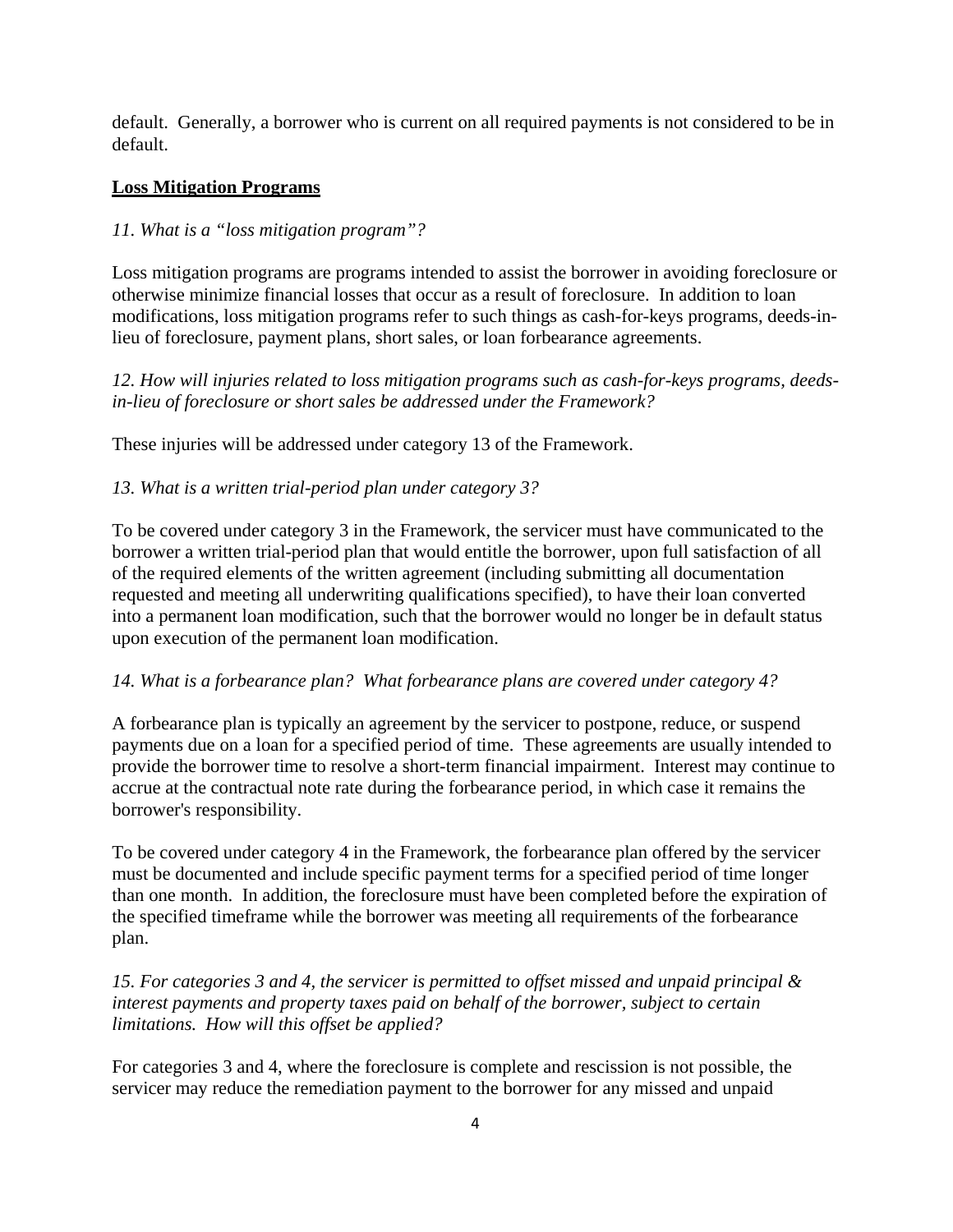principal & interest payments and property taxes paid on behalf of the borrower before the trialperiod plan or forbearance plan began.

For category 3a, the servicer may also reduce the remediation payment to the borrower for missed and unpaid principal & interest payments and property taxes paid on behalf of the borrower for the period after the failure to convert the trial-period plan to a permanent modification. The servicer's offset for missed and unpaid principal & interest payments after the failure to convert the trial-period plan may not exceed the monthly payment amounts the borrower would have owed had the conversion to a permanent modification occurred.

In all of the above situations, the servicer may only reduce remediation payments if the servicer had not previously taken some other action to recover those same amounts, such as adding the unpaid amounts to the principal balance of the loan, or including those amounts in a deficiency judgment, unless the servicer also reduces the unpaid principal balance or the deficiency judgment by an equivalent amount.

## **Based on Past Documentation**

*16. What does it mean to provide a loan modification "where permitted based on past documentation"?*

Some loan modification programs may allow the servicer to offer borrowers the modification they should have received based entirely on previously submitted documents. In such cases, servicers should provide borrowers the loan modification they would have previously qualified for without requesting that the borrower submit current and/or additional information.

### **Rescission**

### *17. What is meant by rescission of a foreclosure under the Framework?*

Under the Framework, rescission means to unwind the foreclosure action or sale and return ownership of the property to the borrower as applicable.

### *18. When is rescission of a foreclosure possible under the Framework?*

For categories 1 and 2, rescission of a foreclosure is possible when the following conditions exist:

- (i) federal law, state law, judicial, and local practice permits the action;
- (ii) the home has not already been transferred or sold to a third-party; and
- (iii) the servicer action does not result in underwriting a new loan if the servicer lacks legal authority to underwrite a new loan (e.g., the servicer does not currently possess loan originator licenses from the appropriate federal or state authority) or is not in the business of originating loans.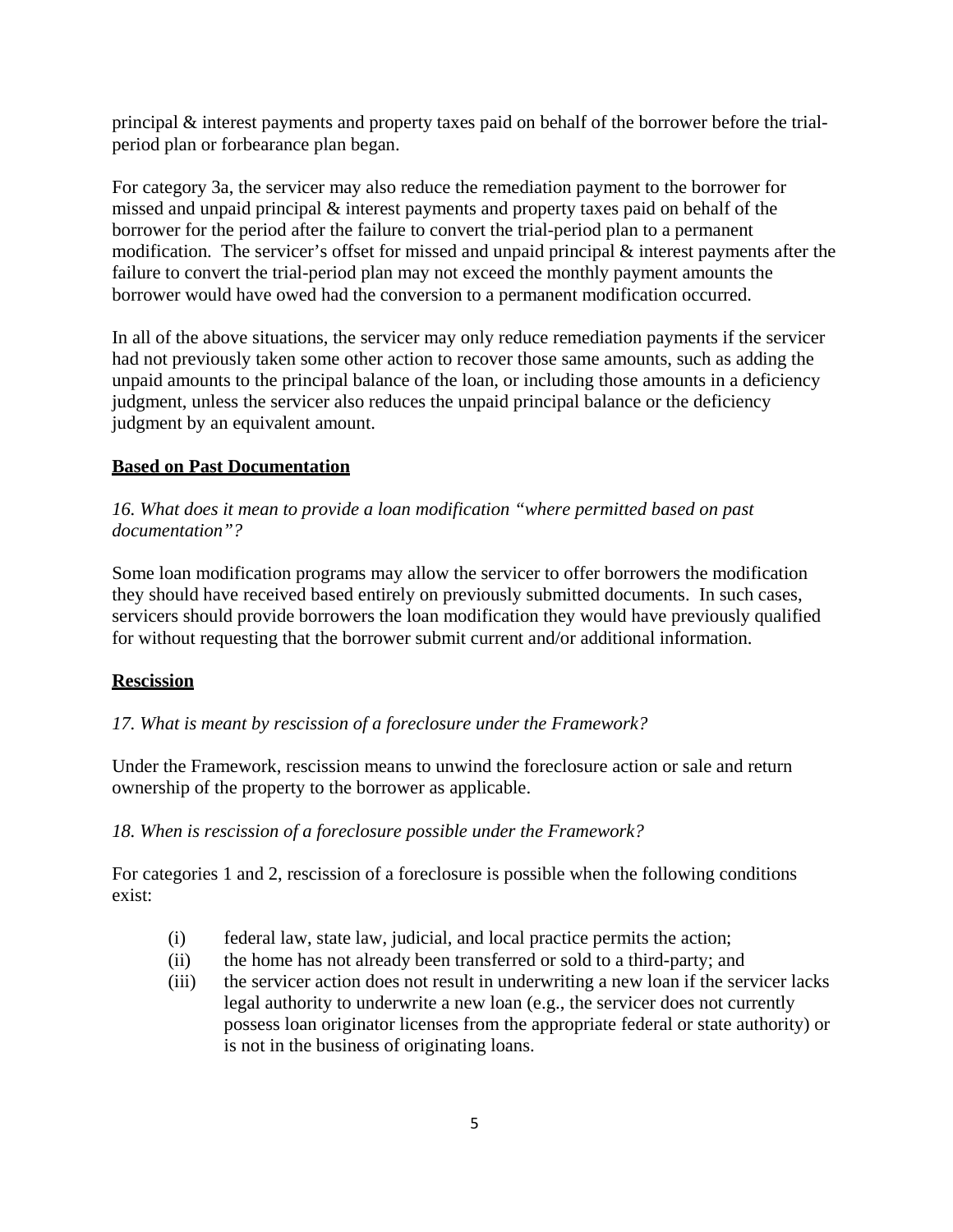In addition to the conditions listed above for categories 1 and 2, the borrower must also expressly indicate that they want to stay in the home or return to the home.

For categories 3, 4, and 5, rescission of a foreclosure is possible when the following conditions exist:

- (i) federal law, state law, judicial, and local practice permits the action;
- (ii) the home has not already been transferred or sold to a third-party;
- (iii) the servicer action does not result in underwriting a new loan if the servicer lacks legal authority to underwrite a new loan (e.g., the servicer does not currently possess loan originator licenses from the appropriate federal or state authority) or is not in the business of originating loans;
- (iv) the loan or related property is in the control of the servicer (versus the investor, guarantor, or insurer);
- (v) the action does not compromise the second lien position, unless the second lien is owned by the servicer or an affiliate of the servicer; and
- (vi) investor approval to modify the loan is provided where required.

In addition to the conditions listed above for categories 3, 4, and 5, the borrower must also expressly indicate that they want to stay in the home or return to the home.

## **Equity Calculation**

### *19. How is the amount of a borrower's equity being calculated?*

A borrower's equity is calculated based on the estimated value of the borrower's home at the time of the servicer's error reduced by the amount the borrower still owes on the property. The estimated value of the borrower's home will be calculated as follows:

- (i) Where the servicer has an appraisal or broker price opinion (BPO) within 60 days of the date of the servicer error, the appraised value or BPO value closest to the date of the servicer error will be used;
- (ii) Where the appraisal or BPO is more than 60 days from the date of the servicer error, the appraised value or BPO value closest to the date of the servicer error adjusted by the [Case-Schiller Home Price](http://www.standardandpoors.com/indices/sp-case-shiller-home-price-indices/en/us/?indexId=spusa-cashpidff--p-us----) Index (which can be found at[:](http://www.standardandpoors.com/indices/sp-case-shiller-home-price-) [http://www.standardandpoors.com/indices/sp-case-shiller-home-price](http://www.standardandpoors.com/indices/sp-case-shiller-home-price-)indices/en/us/?indexId=spusa-cashpidff--p-us----) or the [Federal Home Finance](http://www.fhfa.gov/Default.aspx?Page=14) [Agency \(FHFA\) House Price Index](http://www.fhfa.gov/Default.aspx?Page=14) (HPI) (which can be found at[:](http://www.fhfa.gov/Default.aspx?Page=14)) [http://www.fhfa.gov/Default.aspx?Page=14\)](http://www.fhfa.gov/Default.aspx?Page=14)) to the date of the error will be used; or
- (iii) If there is no more recent appraisal or BPO available since the origination of the loan, the estimated value of the home at the time of error will be based on the estimated value of the home at loan origination adjusted by the Case-Schiller index or FHFA HPI to the date of the error.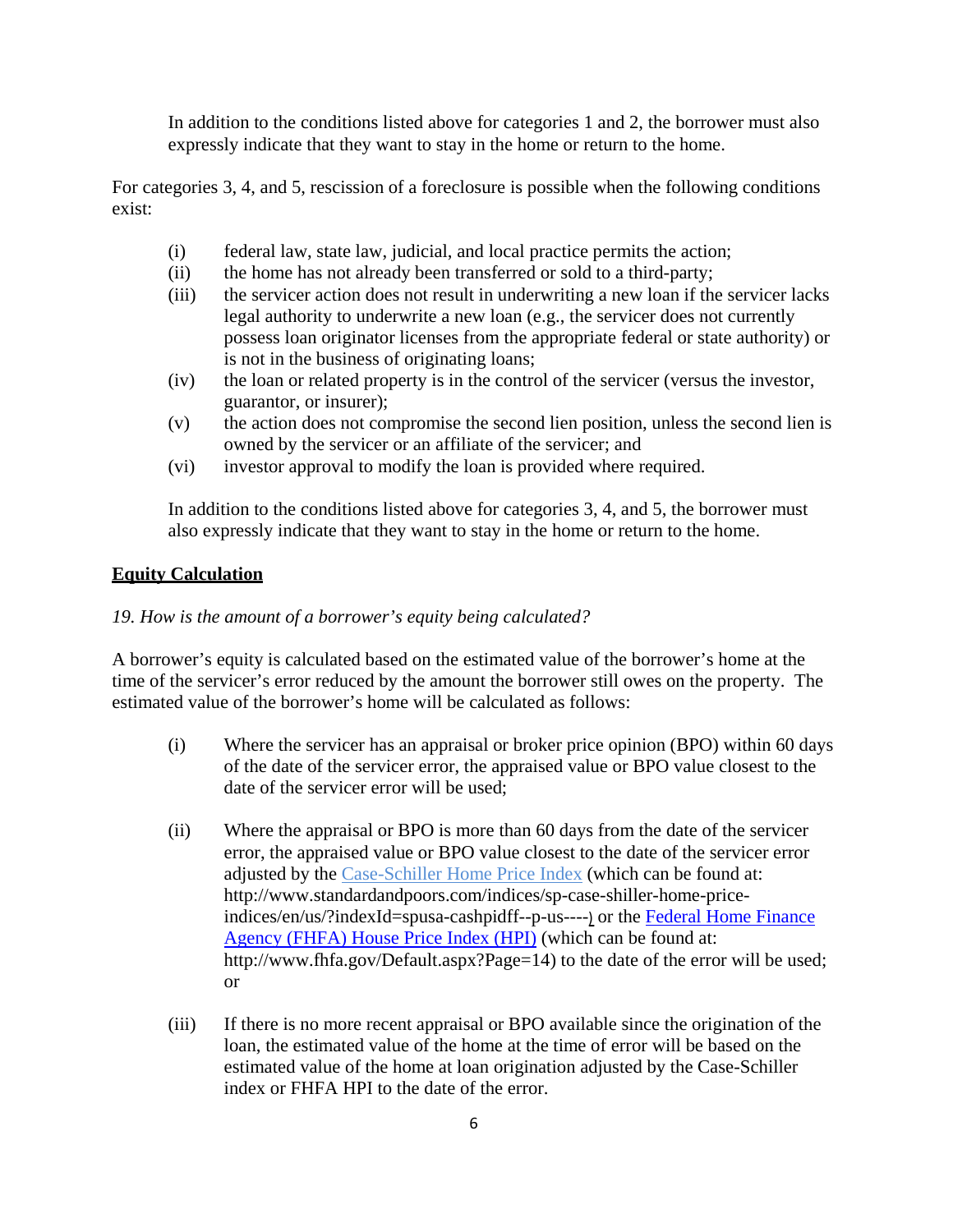If the home was later sold in a foreclosure sale for an amount more than the amount the borrower owed on the mortgage loan(s), the borrower's equity will be reduced by this amount if previously paid to the borrower.

# **Deficiency Judgments**

## *20. What is a deficiency judgment?*

Under the Framework, a deficiency judgment is a court judgment publicly recording the amount the borrower owes to another party as a result of the borrower's home being sold for less than the amount the borrower owed on their mortgage.

## *21. What does it mean to "remedy deficiency" under the Framework?*

If the amount of a deficiency judgment is incorrect, the servicer will be required to take steps to ensure that the borrower is not responsible for payment of the erroneous portion of the deficiency amount.

## *22. Why wouldn't the regulators just require the servicer to void all deficiency judgments?*

It is not always possible to void a deficiency judgment where an error has been found. For example, there may be legal limitations on the servicer's ability to void a deficiency judgment or the loan may be under the control of an investor or other third party who may have rights to the deficiency balance. Additionally, there will be cases where part of a deficiency judgment is in error and requires remedy, but the remainder of the judgment is accurate and valid.

### **Excess Interest**

### 23. *What does the term correct "excess interest" mean in the Framework?*

Excess interest means the interest amount accrued or charged to the borrower in error by the servicer. Under the Framework, servicers will be required to correct any excess interest by, for example, making corrections to the servicer record or reimbursing the borrower for excess interest amounts paid.

### **Loan Modifications – Corrections for Excess Interest**

### *24. How will excess interest be calculated for errors related to loan modifications?*

Excess accrued interest will be calculated from the date the servicer committed the error until the error is or was corrected.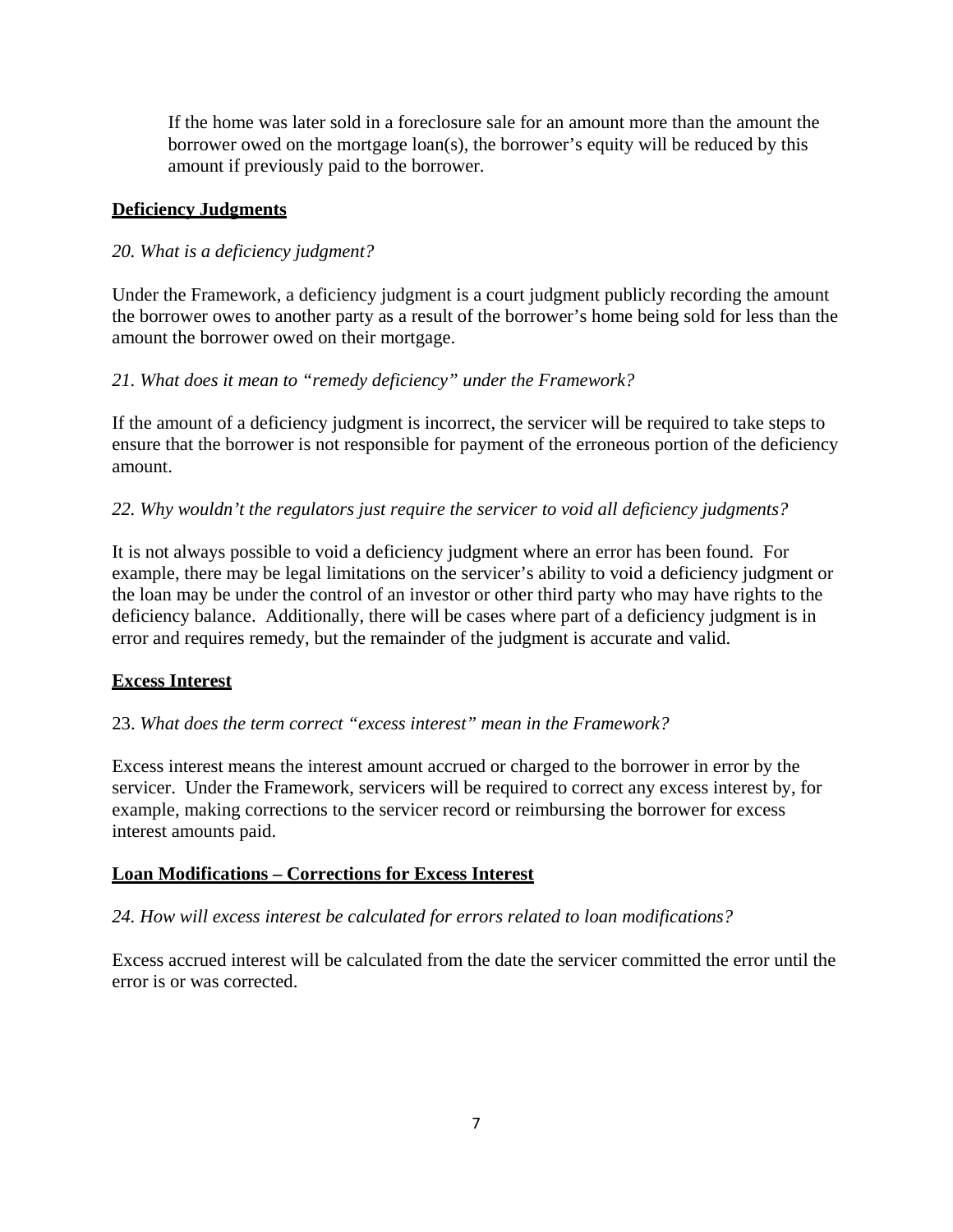## *25. How will the independent consultants determine the date the servicer committed the error for loan modification related categories?*

- For an erroneous denial of a complete loan modification application for which the borrower would have qualified: the date the servicer should have approved the completed file according to the applicable program requirements.
- For a failure to consider and approve a complete loan modification application for which the borrower would have qualified: the date the servicer should have approved the completed file according to the applicable program requirements.
- For charging a higher interest rate than specified for a modification approved under the Home Affordable Modification Program (HAMP) or other program designated by the regulator: the effective date of the approved modification.
- For not decisioning a loan modification made under HAMP or other program designated by the regulator within the timeframe required by the applicable program: the date the servicer should have approved the completed application according to the applicable program requirements.

If the independent consultant cannot determine the exact date the error occurred, then the independent consultant will use a reasonable approximation of the date that the error occurred to calculate the amount of excess interest.

# **Loan Modification Never Offered or No Follow-up Occurred**

### *26. What is meant by HAMP for purposes of the Independent Foreclosure Review?*

For purposes of the Independent Foreclosure Review, HAMP refers to any government sponsored HAMP program, including, for example, the Department of the Treasury Making Home Affordable MHA HAMP, the Department of Housing and Urban Development Federal Housing Administration FHA HAMP, the Department of Veteran Affairs VA HAMP, the Department of Agriculture Rural Housing Authority RD-HAMP, and the Government Sponsored Enterprise GSE HAMP programs administered by Freddie Mac and Fannie Mae.

## *27. What does it mean in category 6 that the servicer "never followed up to obtain complete loan modification documents" as required under the applicable program?*

Some loan modification programs, such as HAMP beginning in January 2010, require a servicer to send the borrower a notice, or take other actions to obtain the documents needed to modify the loan under program standards. If the independent consultant determines that a servicer performed no required follow-up to obtain complete loan modification documents as required by program standards, the servicer will be required to provide the remediation described in the Framework.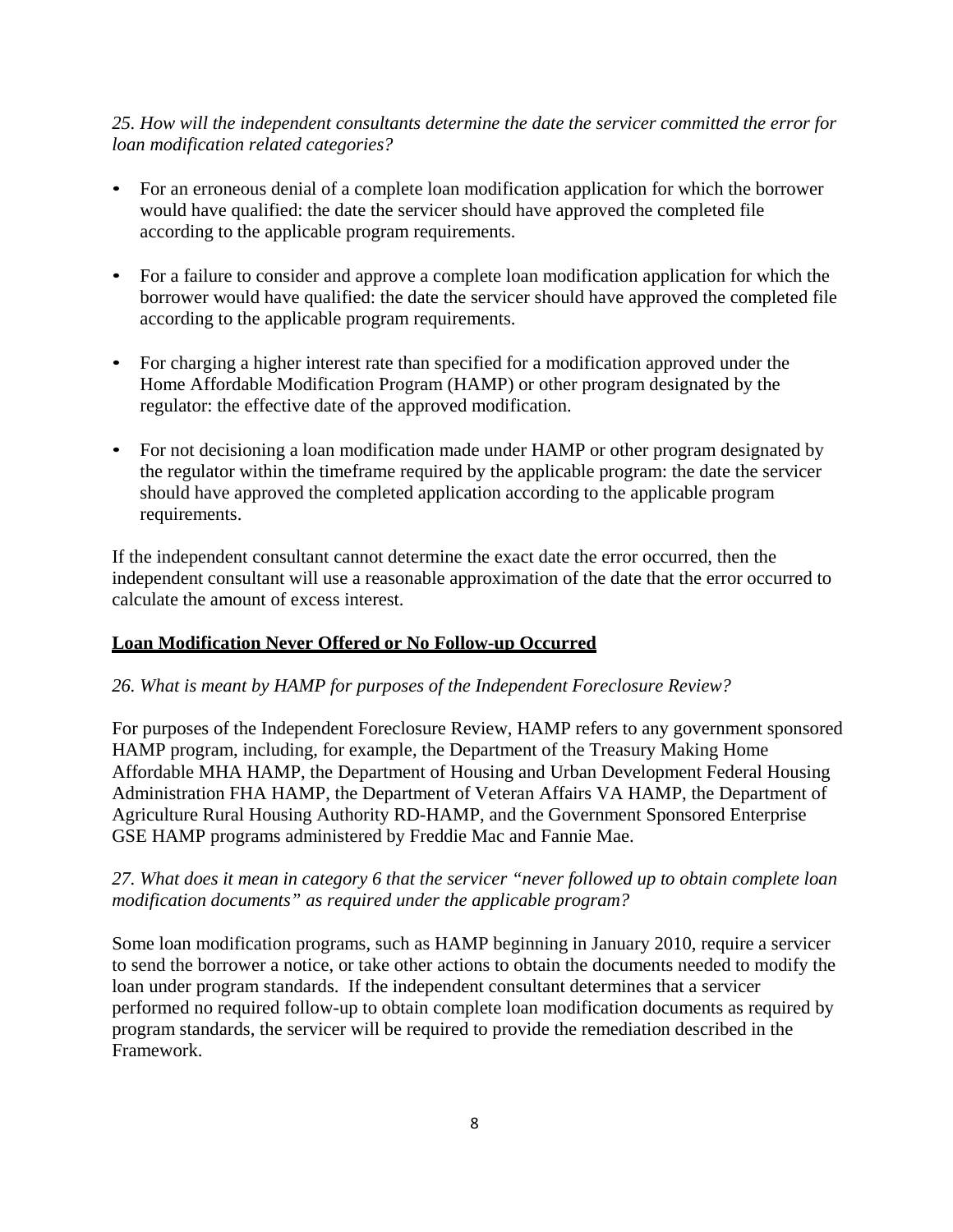## *28. What does it mean in category 7 that the servicer "never solicited borrower loan modification option" as required under applicable program?*

Some loan modification programs, such as the HAMP, require a servicer to proactively solicit certain borrowers. If an independent consultant determines that a servicer made no effort to solicit a borrower for a loan modification as required by HAMP or other program designated by the regulators, the servicer will be required to provide the remediation described in the Framework.

## **Credit Reporting**

#### *29. When is the servicer required to pay \$500 for credit reporting errors under the Framework?*

Under the Framework, the servicer must pay \$500 in cases where a servicer's erroneous negative credit reporting in an amount of \$100 or more requires that a borrower's credit report be corrected. However, borrowers will not receive a separate payment of \$500 for credit reporting errors where they also receive remediation under another category that is intended to cover all financial injuries related to the foreclosure process as described in FAQ # 4.

*30. Does the \$500 payment for remediation of credit report errors have to be made in all cases where the servicer must correct an erroneous credit report?*

No. A servicer does not have to make the \$500 payment where the total amount of erroneous fees that have been charged to a borrower's account by a servicer and reported to a credit bureau is less than \$100. The servicers are required, however, to make all of the needed corrections to an individual borrower's credit report.

### *31. What if the servicer made multiple errors regarding a borrower's credit report?*

The single fixed dollar payment of \$500 reflects the total compensation for credit reporting injury, even if there are multiple errors.

### **Erroneous Late Fees and Foreclosure Fees Actually Paid**

*32. What if the borrower has already paid late fees and other foreclosure fees that were determined to be charged in error? Does the borrower get that money back?*

Where the servicer charged the borrower erroneous fees and the borrower made a payment to the servicer for such fees, the servicer will be required to reimburse the borrower directly for those costs plus interest.

#### *33. How will interest be calculated for payment of erroneous fees?*

Interest will be calculated from the date the borrower paid the erroneous fee until the remediation date at 3.26 percent, the average rate paid on 10-year U.S. Treasury notes from 2009 to 2011.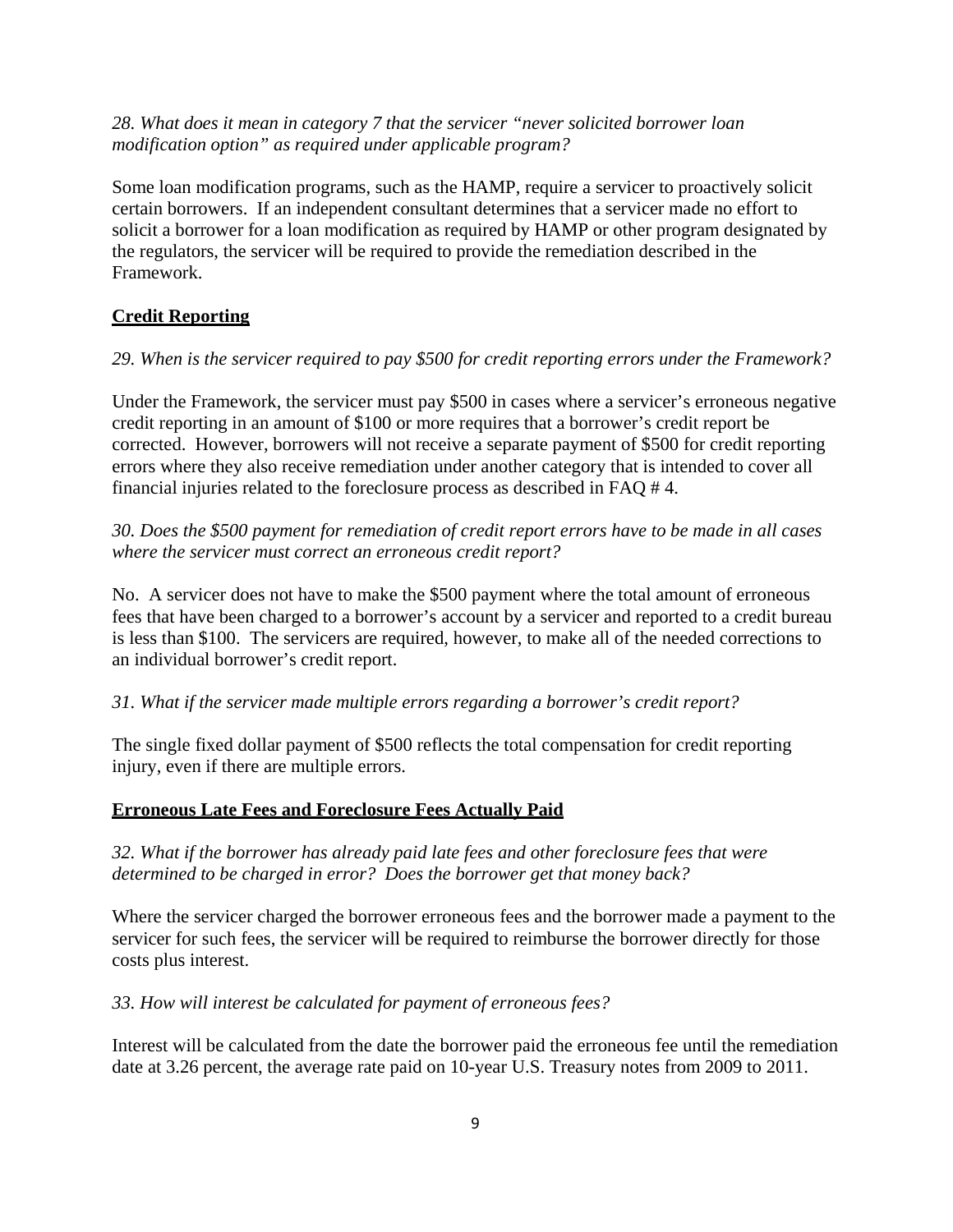## **Waivers and Releases**

*34. Does filing a request-for-review form prevent a borrower from filing litigation or taking other action against the servicer?*

No. Submitting a request for an Independent Foreclosure Review will not preclude borrowers from pursuing any other legal remedies available related to their foreclosure.

*35. Will the Independent Foreclosure Review process require the borrower to sign a waiver to release the servicer from any claims related to the foreclosure action in order to receive remediation?*

No. Servicers may not ask a borrower voluntarily to release any claims in order to receive remediation payments.

However, servicers may assert in any separate litigation, or as part of future settlements related to the servicer's foreclosure and servicing practices, any right that may exist under applicable law to offset the amounts received from the servicer under the Independent Foreclosure Review, but they may only assert it in those other matters.

## **National Mortgage Settlement**

*36. Is the Independent Foreclosure Review process the same as the recently announced National Mortgage Settlement involving the Department of Justice, the Department of Housing and Urban Development, other federal agencies, and States Attorneys General?*

No. The two actions are separate and provide different forms of remedies and relief. The Independent Foreclosure Review process results from consent orders issued on April 13, 2011 by the federal banking regulatory agencies against 14 large mortgage servicers for deficient mortgage servicing and foreclosure practices. The National Mortgage Settlement, announced and filed in federal district court earlier this year, requires five large mortgage servicers to address mortgage loan servicing and foreclosure abuses alleged by multiple federal and state government agencies.

# *37. Will a borrower be disqualified from the Independent Foreclosure Review, if they also participate in the National Mortgage Settlement?*

No. Borrowers will not be disqualified from the Independent Foreclosure Review if they also participate in the National Mortgage Settlement.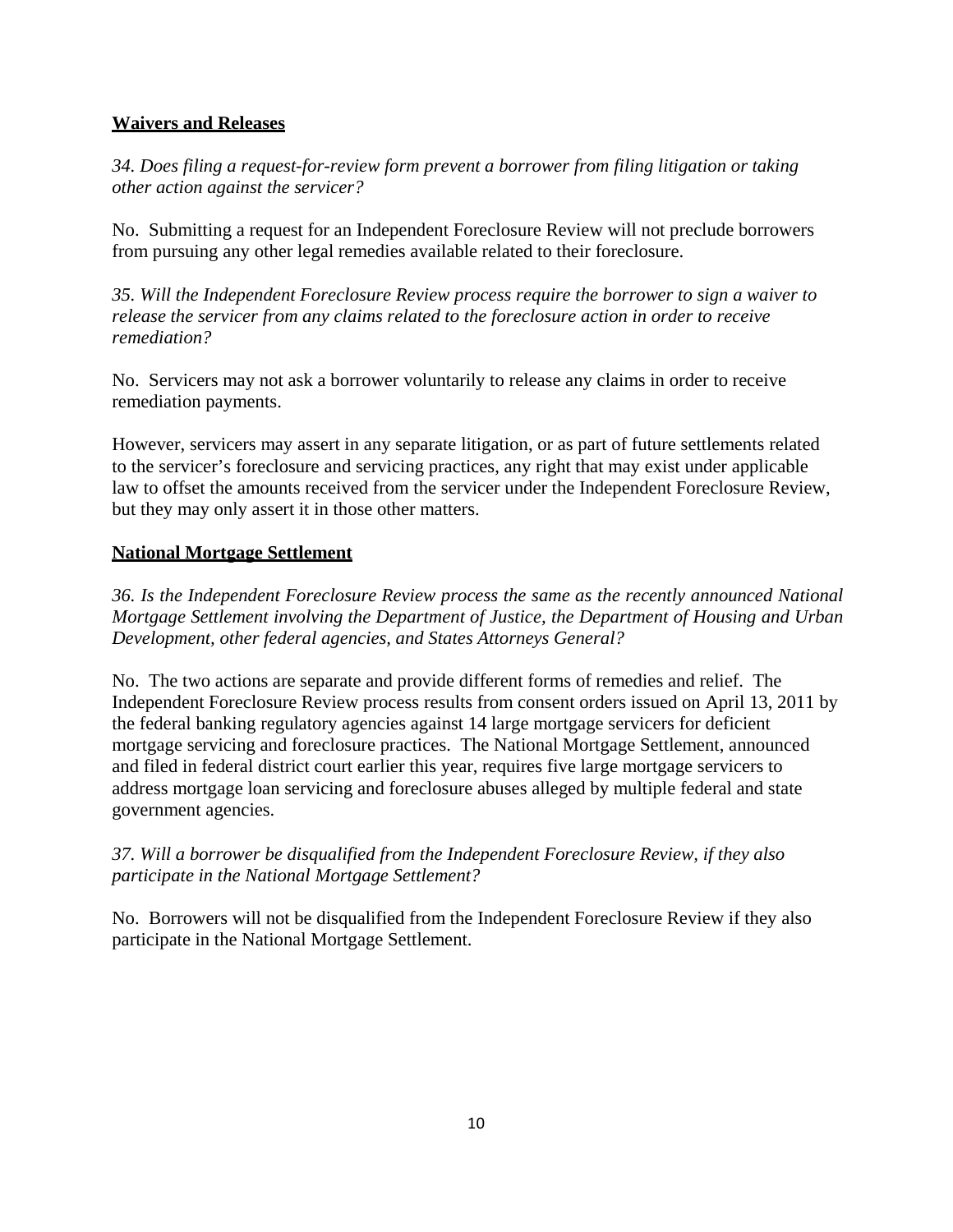*38. If a borrower has received payment under the Borrower Payment Fund of the National Mortgage Settlement, will their remediation be offset under the Independent Foreclosure Review?*

Remediation payments under the Independent Foreclosure Review will not be offset by payments the borrower has received under the Borrower Payment Fund of the National Mortgage Settlement.

# **Debt Owed by Borrower to Servicer Does Not Prohibit Participation in the Independent Foreclosure Review**

*39. If a borrower was more than six months delinquent on their mortgage, can that borrower expect remediation?*

Remediation will be based on financial harm resulting from errors, misrepresentations, or other deficiencies in foreclosure practices by the servicer whether or not the borrower was delinquent. However, as explained in FAQ # 14, a servicer may reduce the amount of the payment by specified amounts due to the servicer under certain circumstances.

# **No Remediation for Pain and Suffering**

*40. If a borrower has been diagnosed by a physician for depression and anxiety related to the stress involved with the foreclosure action, can the borrower expect remediation to cover medications and doctor bills?*

No. The Independent Foreclosure Review is intended to compensate borrowers for financial injury and does not compensate borrowers for emotional distress, pain, suffering, or other nonfinancial injury.

# **Taxes**

*41. Will borrowers who receive funds from the Independent Foreclosure Review be required to pay taxes on amounts received as compensation or other remediation?*

Borrowers should be aware that compensation received from the servicer pursuant to the Independent Foreclosure Review may have consequences with respect to their federal, state, or local tax liability, as well as eligibility for any public assistance benefits. The regulators cannot give advice about the impact of settlements on an individual's tax liability or receipt of public assistance benefits. Borrowers may wish to consult with a qualified individual or organization about any possible tax or other consequences resulting from the receipt of payments under the Independent Foreclosure Review.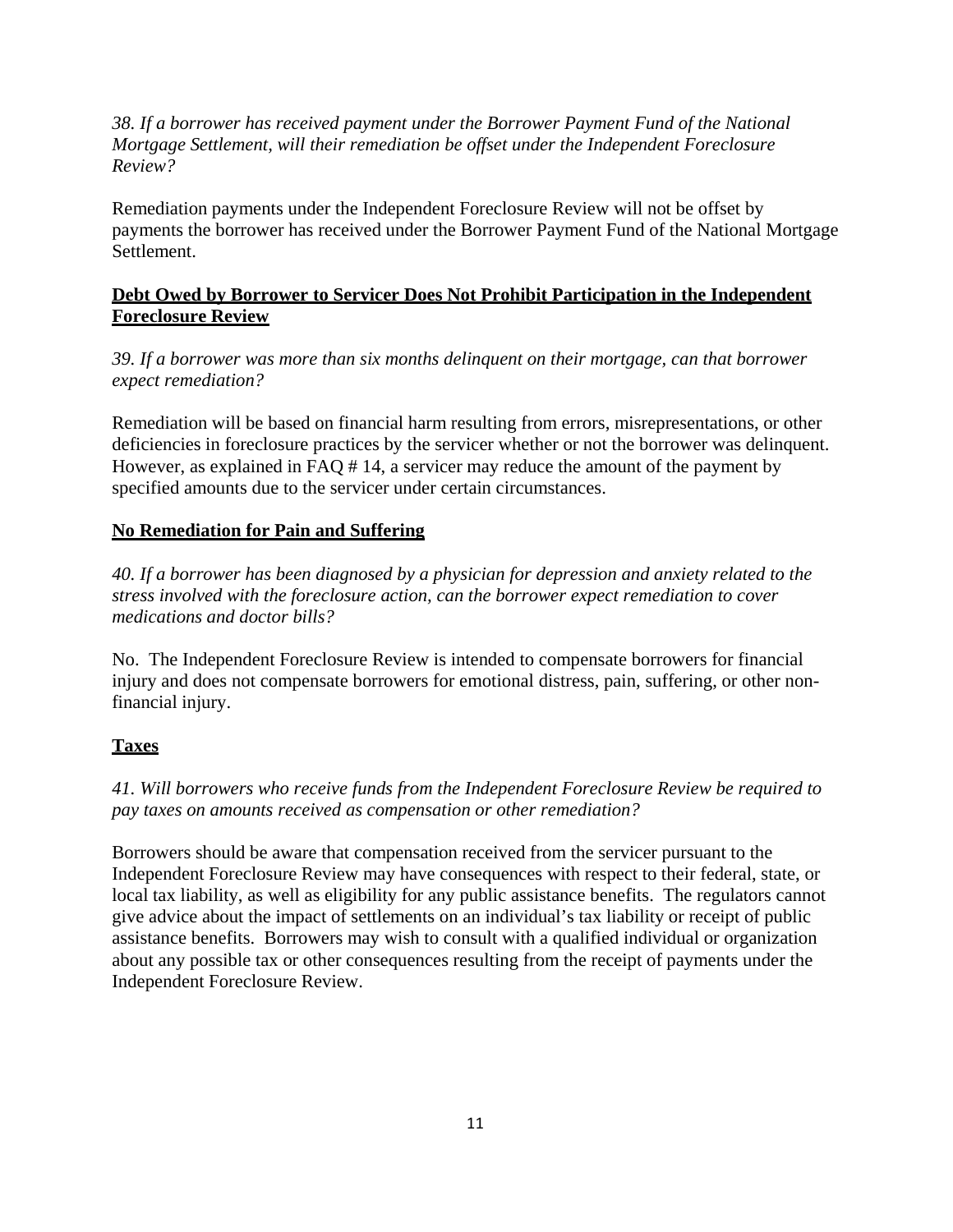## **Source of Remediation Funds**

*42. Where is the money to pay borrower claims coming from? Is any taxpayer money involved?*

The servicers are financially responsible to compensate borrowers for financial injury and no taxpayer money is involved*.*

### **Disagreement with Independent Foreclosure Review Findings**

*43. What can borrowers do if they disagree with the independent consultant's decision? Is there an appeal process?*

The results of the Independent Foreclosure Review are considered final and there is no process for appeal of either the findings or the amounts of remediation offered. The results of the Independent Foreclosure Review are not intended to have an impact on any other options the borrower may pursue related to their mortgage loan.

### **Borrowers Currently Facing Foreclosure**

## *44. Will the Independent Foreclosure Review affect, stop, or delay a borrower's foreclosure sale date?*

The Independent Foreclosure Review will not necessarily affect, stop, or delay the foreclosure sale date. The regulators have, however, issued guidance to the independent consultants and servicers to try to prevent any borrower who is receiving an independent foreclosure review from losing their home without their file first receiving a pre-foreclosure sale review or a review by an independent consultant. The regulators encourage borrowers who believe they have a basis to submit a request-for-review and are facing foreclosure to submit their requests as soon as possible. Additionally, borrowers should continue to work with their servicer to prevent a foreclosure sale using every avenue possible.

*45. If a borrower has submitted a request-for-review under the Independent Foreclosure Review and is waiting for a response, can he or she still work with their servicer to obtain a loan modification or other loss mitigation option in the meantime?*

Yes. In fact, borrowers should continue to work with their servicer. Participating in the review will not interfere with efforts to modify a borrower's obligations under an existing mortgage or to prevent a foreclosure sale. The Independent Foreclosure Review is not intended to replace active foreclosure prevention efforts between a borrower and a servicer.

#### **Process and Timing of Completion of Review**

#### *46. How and when will the borrower be notified of the results of the review?*

Borrowers who ask for a review of their foreclosure will receive a letter advising them of the results of the Independent Foreclosure Review. Because the review process will be a thorough